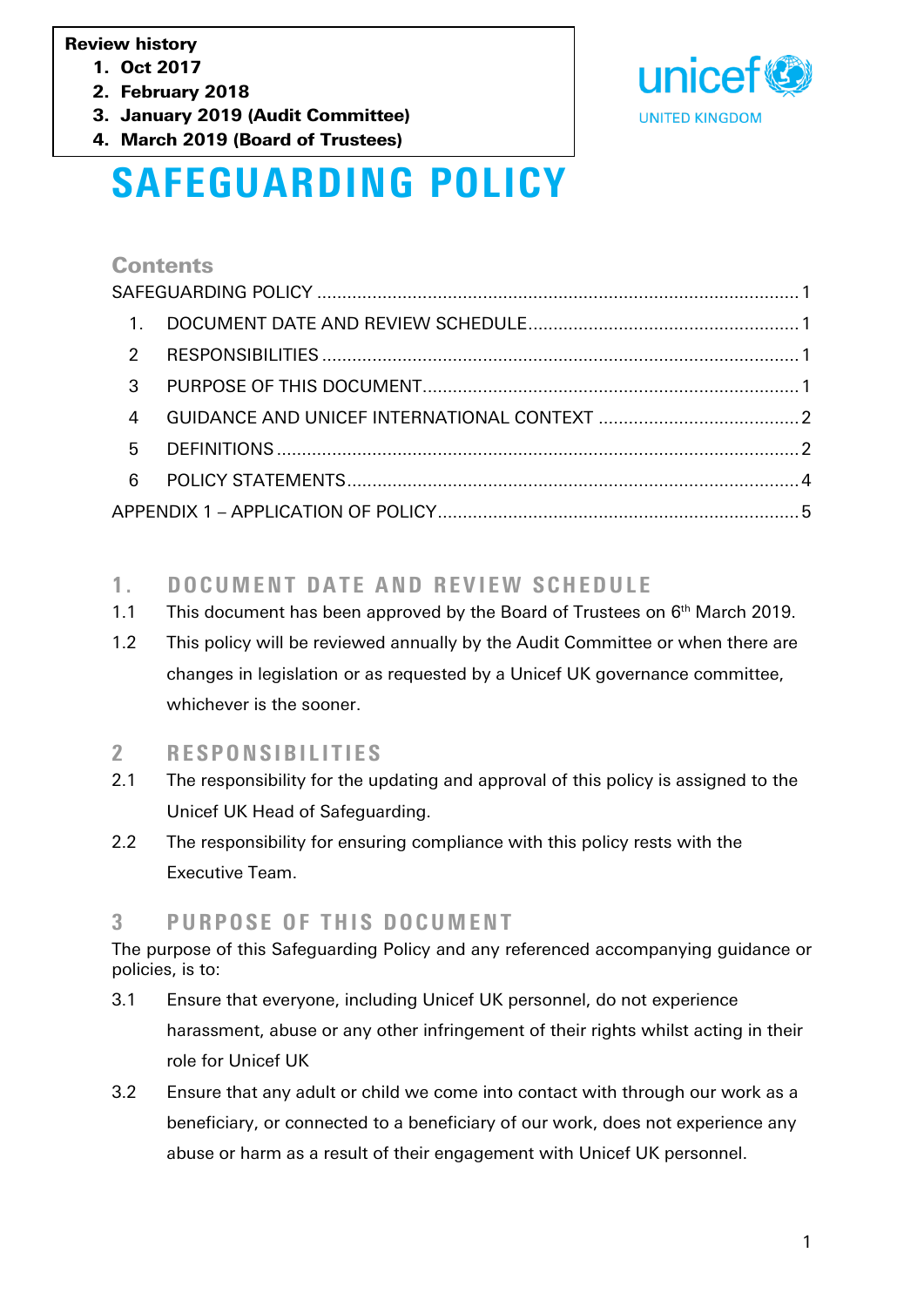

- 3.3 Ensure specifically that the welfare of children, as the primary recipients of Unicef UK's work, remains the paramount consideration in all aspects of this work
- 3.4 Ensure all personnel understand how to implement good safeguarding practice in their role
- 3.5 Ensure all personnel know how to respond appropriately where concerns arise about specific children, vulnerable adults or other personnel
- 3.6 Provide clarity about the process that will be followed when this policy is breached

#### <span id="page-1-0"></span>4 GUIDANCE AND UNICEF INTERNATIONAL CONTEXT

This Policy has been developed with due regard to the following laws and guidance and policies.

- 4.1 The Human Rights Act 1998
- 4.2 The United Nations Convention on the Rights of the Child
- 4.3 The Children Act 1989
- 4.4 The Children Act 2004
- 4.5 The Safeguarding Vulnerable Groups Act 2006
- 4.6 The Data Protection Act 1998
- 4.7 The General Data Protection Regulations 2018
- 4.8 The Protection of Freedoms Act 2012
- 4.9 The Sexual Offenses Act 2003
- 4.10 The Equality Act 2010
- 4.11 The Care Standards Act 2000
- 4.12 Working Together to Safeguard Children 2018
- 4.13 The Children (Scotland) Act
- 4.14 The Children (NI) Order 1995
- 4.15 Social Services and Wellbeing (Wales) Act 2016
- 4.16 The Care Act 2014
- 4.17 The UNICEF Global Child Safeguarding Policy 2016

#### <span id="page-1-1"></span>5 DEFINITIONS

5.1 Safeguarding – is a broad term that refers to all the policies, procedures and actions that an organisation takes and puts in place to ensure that anyone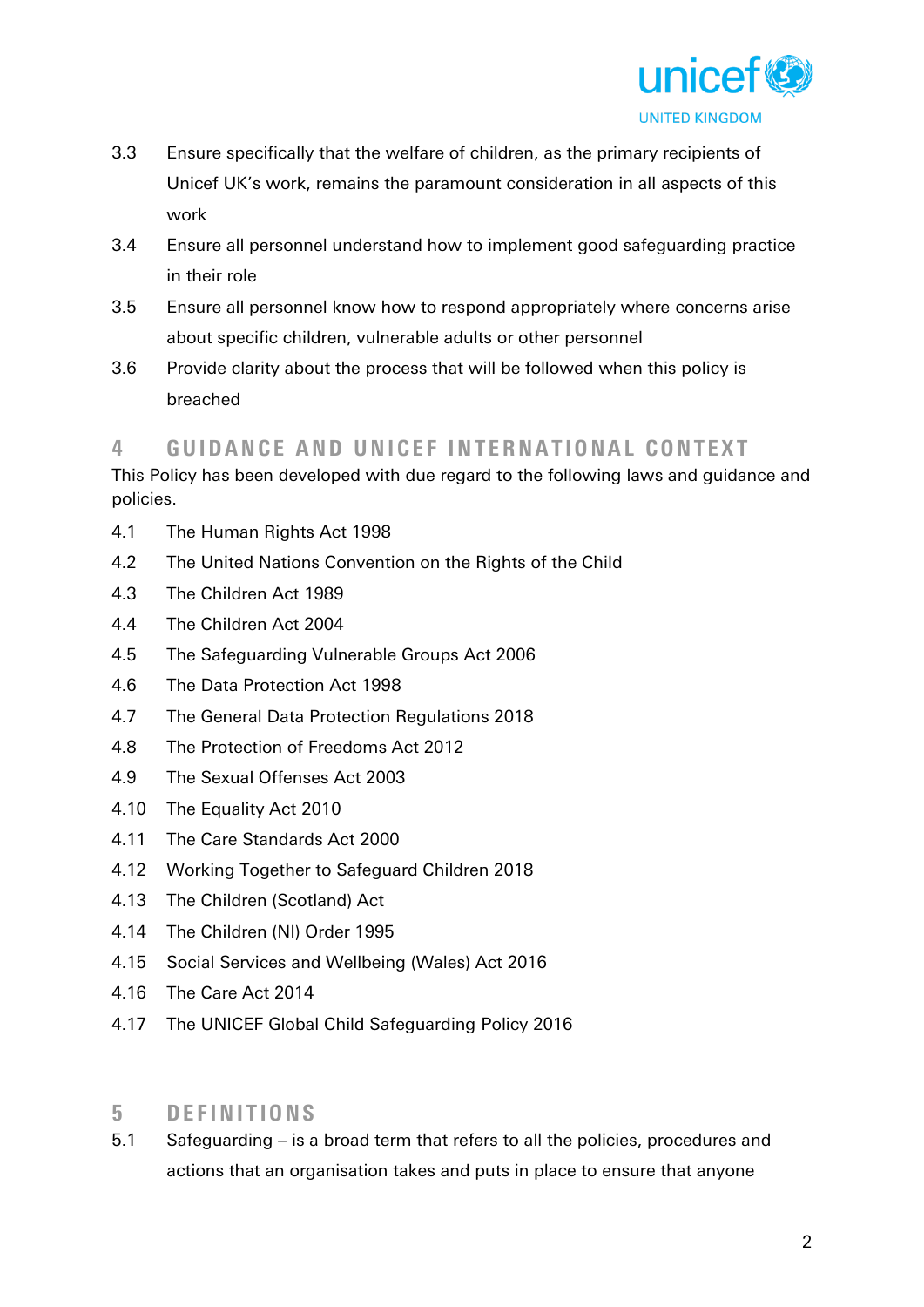

working on their behalf, and anyone benefitting from the work they are doing, does not come to any harm, either intended or unintended, as a result of this work taking place. It includes both policies and procedures and the culture within the organisation that either promotes or hinders best safeguarding practice.

- 5.2 Child anyone under the age of 18 years old
- 5.3 Child Safeguarding refers to all the actions we take to keep all children we come into contact with safe. It includes the proactive measures we put in place to ensure children do not come to harm as a result of our contact with them
- 5.4 Child Protection refers to the actions we take when we have specific concerns that a particular child is at risk of significant harm
- 5.5 Adult safeguarding refers to all the actions we take to ensure that any adults we come into contact with through our work, or who work on our behalf are safe. It includes adults connected to the children we are seeking to benefit and adults that are included in the definition of Unicef UK personnel.
- 5.6 Unicef UK personnel anyone acting on behalf of Unicef UK in any capacity including (and not limited to), employees, volunteers, production teams, Trustees, field trip participants, community fundraisers and Ambassadors.
- 5.7 Dignity at work describes the right for everyone to be treated with respect in the workplace, as well as the duty of everyone to behave in a dignified and respectful way towards others
- 5.8 Whistleblowing describes the act of speaking out about certain types of wrongdoing at work which you believe to be in the public interest
- 5.9 Adults at risk any person aged 18 years and over who is or may be in need of community care services by reason of mental health issues, learning or physical disability, sensory impairment, age or illness and who is or may be unable to take care of him/herself or unable to protect him/herself against significant harm or serious exploitation.
- 5.10 Vulnerable circumstances vulnerability is a changeable and contextual state but may include people with a diagnosed condition such as dementia or blindness, individuals with learning difficulties or literacy issues, or those who have a mental health condition such as severe anxiety or depression.
- 5.11 Unicef UK Safeguarding Group is the group of identified roles within Unicef UK that will oversee the strategic implementation of Unicef UK's safeguarding plan.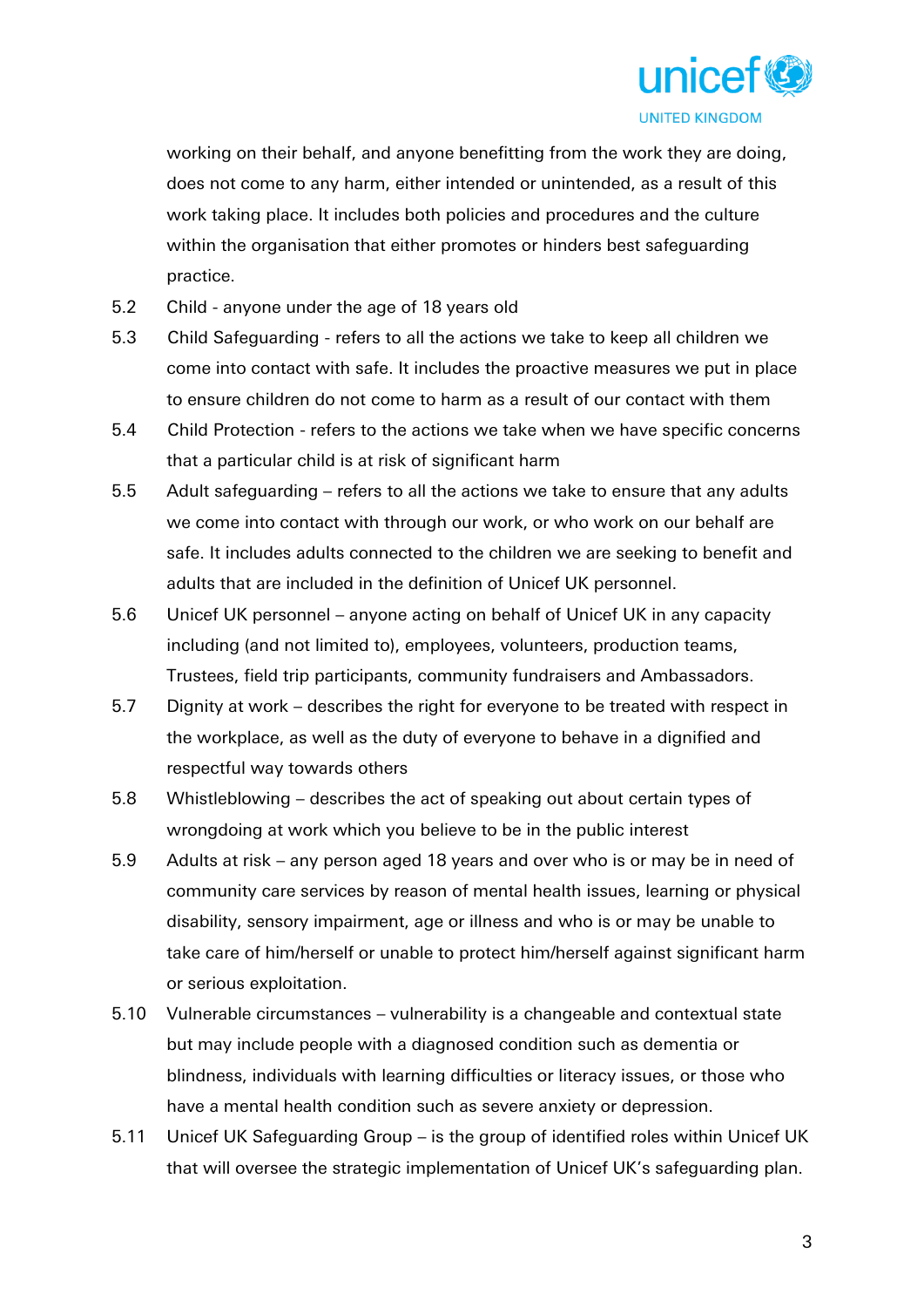

This group will also manage any safeguarding incidents as per the Terms of Reference for the group.

5.12 Team/Area Designated Safeguarding Role Group – refers to the crossorganisational group consisting of operational staff that will support the implementation of best safeguarding practice at team level

#### <span id="page-3-0"></span>6 POLICY STATEMENTS

- 6.1 This policy applies to anyone acting on behalf of Unicef UK in any capacity including (and not limited to), employees, volunteers, Trustees, field trip participants, community fundraisers and Ambassadors
- 6.2 Unicef UK is committed to safeguarding all vulnerable people we engage with through our work and takes a zero-tolerance approach to any form of bullying, harassment and sexual exploitation and abuse.
- 6.3 Safeguarding is everyone's responsibility in Unicef UK but we recognise that senior leaders have a particular responsibility to set the tone and culture of an organisation to ensure best safeguarding practice is expected and normalised.
- 6.4 Children are our primary beneficiaries and, in all actions, and decisions the welfare of the child will be the paramount consideration in everything we do.
- 6.5 All children have an equal right to protection from harm regardless of their gender, culture, ethnicity, age, religion, sexual orientation, or ability
- 6.6 Children have a right to have their voices heard and their views should genuinely shape and influence how we work
- 6.7 All adults have a responsibility to respond when they are concerned that a child may be at risk of harm
- 6.8 Anyone that reports a concern regarding a colleague in good faith will be protected under the Unicef UK Whistleblowing policy
- 6.9 Safeguarding concerns will be managed through a robust and transparent process. The UK Safeguarding Group will manage all such concerns as per the Terms of Reference for the group.
- 6.10 Information will be managed confidentially and only shared without consent where the duty to protect children from harm supersedes an individual's right to privacy
- 6.11 Safeguarding decisions will be made in a timely manner and should not be subject to unnecessary delay.